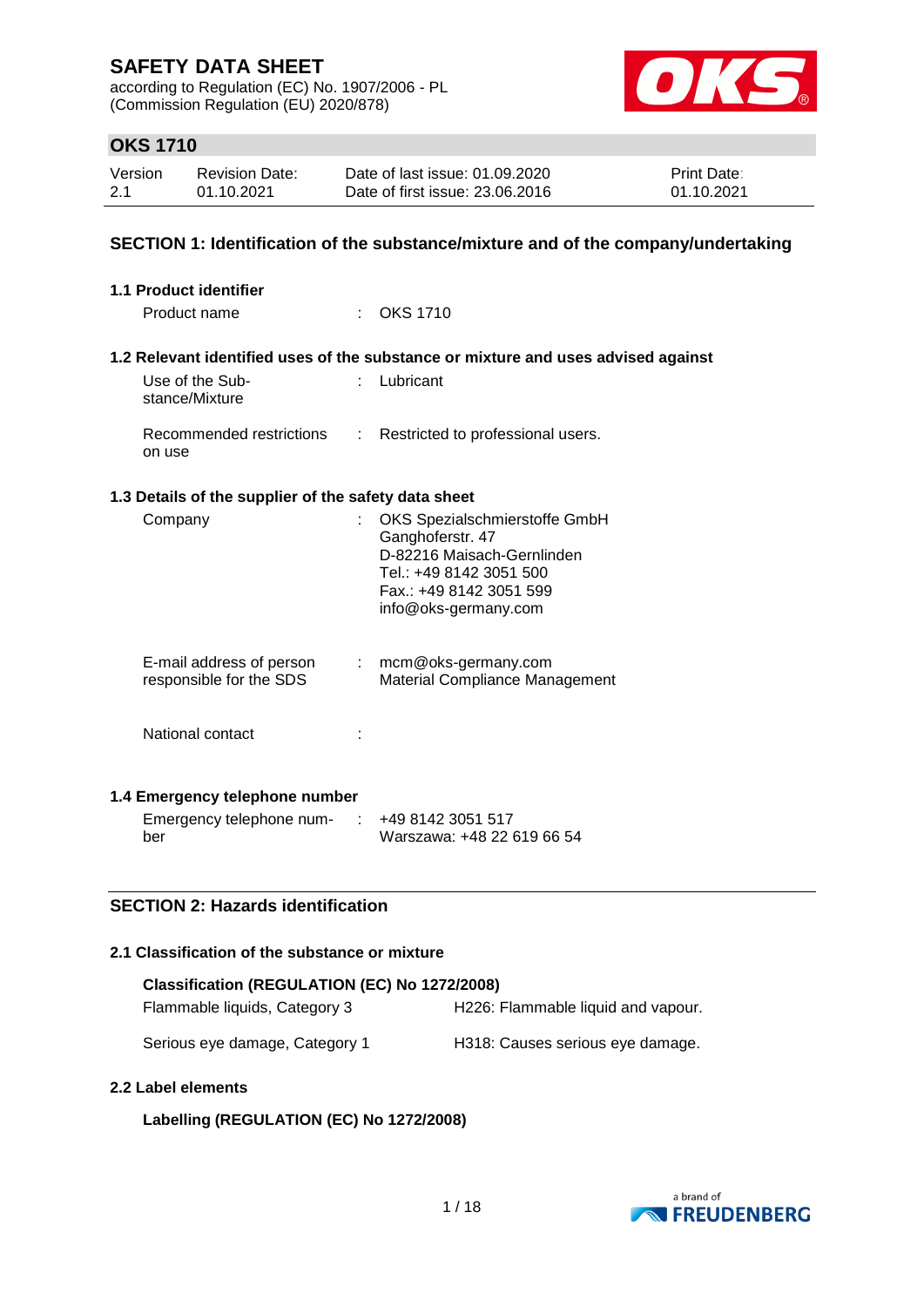according to Regulation (EC) No. 1907/2006 - PL (Commission Regulation (EU) 2020/878)



### **OKS 1710**

| Version<br>2.1 |             | <b>Revision Date:</b><br>01.10.2021 | Date of last issue: 01.09.2020<br>Date of first issue: 23.06.2016 |                                                                                                                                                        | <b>Print Date:</b><br>01.10.2021 |
|----------------|-------------|-------------------------------------|-------------------------------------------------------------------|--------------------------------------------------------------------------------------------------------------------------------------------------------|----------------------------------|
|                |             | Hazard pictograms                   |                                                                   |                                                                                                                                                        |                                  |
|                | Signal word |                                     | Danger                                                            |                                                                                                                                                        |                                  |
|                |             | <b>Hazard statements</b>            | H <sub>226</sub><br>H318                                          | Flammable liquid and vapour.<br>Causes serious eye damage.                                                                                             |                                  |
|                |             | Precautionary statements            | <b>Prevention:</b>                                                |                                                                                                                                                        |                                  |
|                |             |                                     | P <sub>210</sub>                                                  | Keep away from heat, hot surfaces, sparks,<br>open flames and other ignition sources. No<br>smoking.                                                   |                                  |
|                |             |                                     | P <sub>233</sub><br>P280                                          | Keep container tightly closed.<br>Wear protective gloves/ protective clothing/<br>eye protection/ face protection.                                     |                                  |
|                |             |                                     | Response:                                                         |                                                                                                                                                        |                                  |
|                |             |                                     | $P305 + P351 + P338 + P310$                                       | with water for several minutes. Remove<br>contact lenses, if present and easy to do.<br>Continue rinsing. Immediately call a<br>POISON CENTER/ doctor. | IF IN EYES: Rinse cautiously     |
|                |             |                                     | P370 + P378                                                       | In case of fire: Use alcohol-resistant foam,<br>carbon dioxide or water mist to extinguish.                                                            |                                  |
|                |             |                                     | Storage:                                                          |                                                                                                                                                        |                                  |
|                |             |                                     | P403 + P235                                                       | Store in a well-ventilated place. Keep cool.                                                                                                           |                                  |

#### **Hazardous components which must be listed on the label:**

Fettalkoholethoxylat

### **2.3 Other hazards**

This substance/mixture contains no components considered to be either persistent, bioaccumulative and toxic (PBT), or very persistent and very bioaccumulative (vPvB) at levels of 0.1% or higher.

Ecological information: The substance/mixture does not contain components considered to have endocrine disrupting properties according to REACH Article 57(f) or Commission Delegated regulation (EU) 2017/2100 or Commission Regulation (EU) 2018/605 at levels of 0.1% or higher.

Toxicological information: The substance/mixture does not contain components considered to have endocrine disrupting properties according to REACH Article 57(f) or Commission Delegated regulation (EU) 2017/2100 or Commission Regulation (EU) 2018/605 at levels of 0.1% or higher.

### **SECTION 3: Composition/information on ingredients**

**3.2 Mixtures**

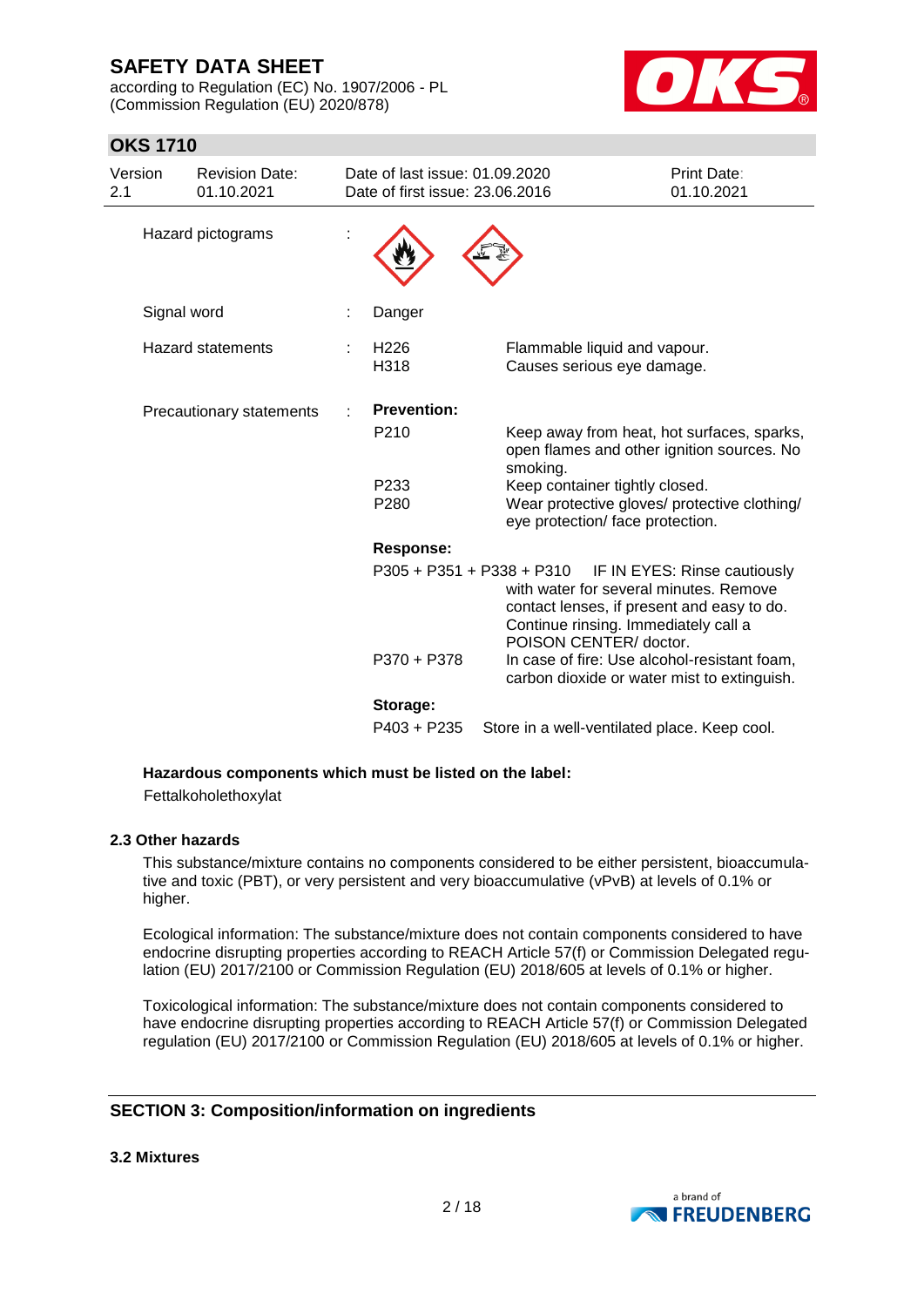according to Regulation (EC) No. 1907/2006 - PL (Commission Regulation (EU) 2020/878)



### **OKS 1710**

| Version | <b>Revision Date:</b> | Date of last issue: 01.09.2020  | <b>Print Date:</b> |
|---------|-----------------------|---------------------------------|--------------------|
| 2.1     | 01.10.2021            | Date of first issue: 23,06,2016 | 01.10.2021         |

Chemical nature : Aqueous emulsion Wax

### **Components**

| Chemical name        | CAS-No.<br>EC-No.<br>Index-No.<br>Registration number                    | Classification                                           | specific concen-<br>tration limit<br>M-Factor<br><b>Notes</b><br>Acute toxicity<br>estimate                              | Concentration<br>(% w/w) |
|----------------------|--------------------------------------------------------------------------|----------------------------------------------------------|--------------------------------------------------------------------------------------------------------------------------|--------------------------|
| propan-2-ol          | 67-63-0<br>200-661-7<br>603-117-00-0<br>02-2119457558-25-<br><b>XXXX</b> | Flam. Liq.2; H225<br>Eye Irrit.2; H319<br>STOT SE3; H336 |                                                                                                                          | $>= 1 - 10$              |
| Fettalkoholethoxylat | 68439-49-6<br>500-212-8                                                  | Acute Tox.4; H302<br>Eye Dam.1; H318                     |                                                                                                                          | $>= 3 - 10$              |
| phosphoric acid      | 7664-38-2<br>231-633-2<br>015-011-00-6                                   | Skin Corr.1B;<br>H314<br>Eye Dam.1; H318                 | $>= 25 %$<br>Skin Corr.1B,<br>H314<br>$10 - 25%$<br>Skin Irrit.2,<br>H315<br>$10 - 25 \%$<br>Eye Irrit.2, H319<br>Note B | $>= 1 - 3$               |

For explanation of abbreviations see section 16.

### **SECTION 4: First aid measures**

### **4.1 Description of first aid measures**

If inhaled : Remove person to fresh air. If signs/symptoms continue, get medical attention. Keep patient warm and at rest. If unconscious, place in recovery position and seek medical advice. Keep respiratory tract clear.

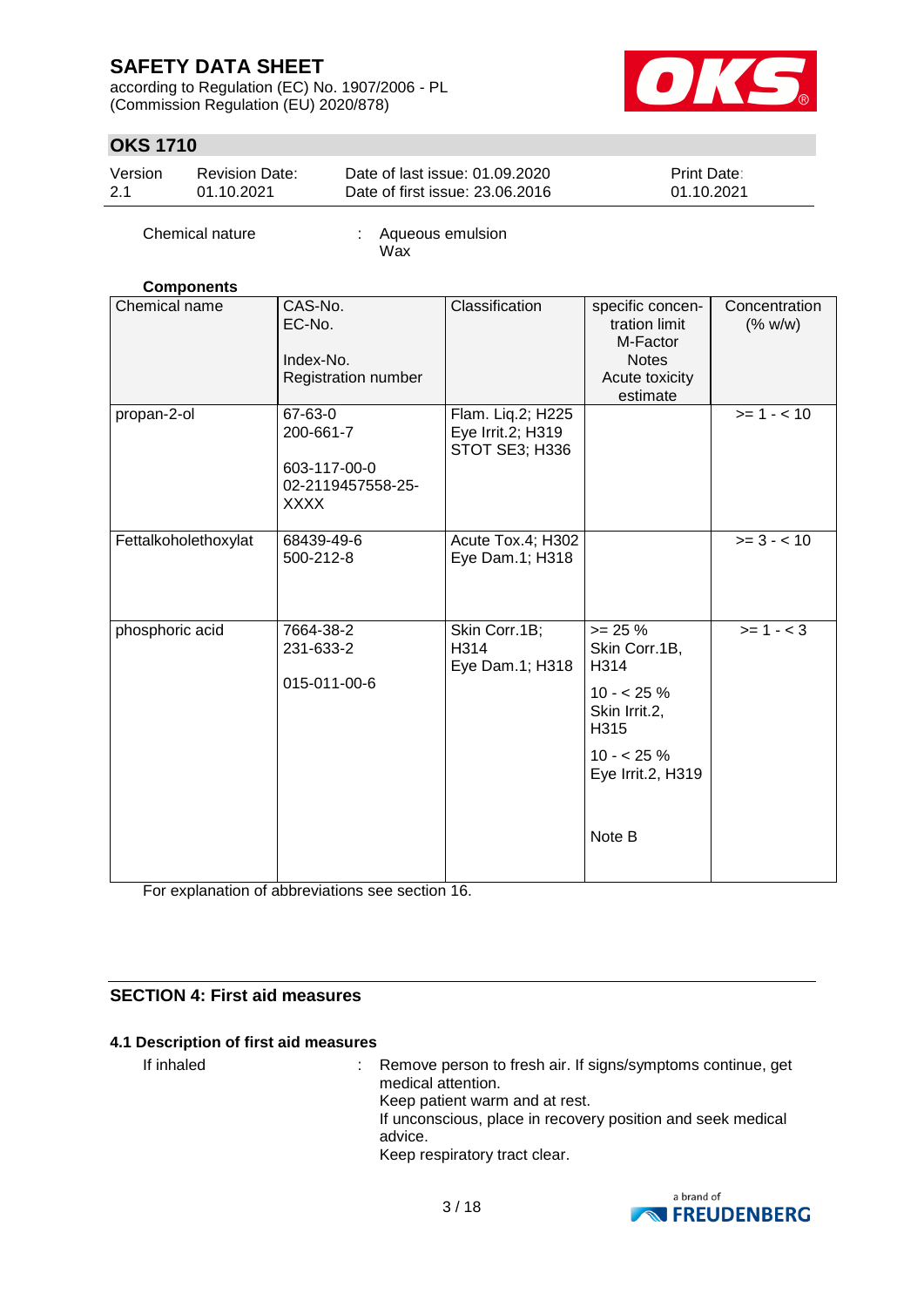according to Regulation (EC) No. 1907/2006 - PL (Commission Regulation (EU) 2020/878)



## **OKS 1710**

| Version<br>2.1                                                                                                        | <b>Revision Date:</b><br>01.10.2021                             |    | Date of last issue: 01.09.2020<br>Date of first issue: 23,06,2016                                                                                                                                                                                          | Print Date:<br>01.10.2021 |  |
|-----------------------------------------------------------------------------------------------------------------------|-----------------------------------------------------------------|----|------------------------------------------------------------------------------------------------------------------------------------------------------------------------------------------------------------------------------------------------------------|---------------------------|--|
|                                                                                                                       |                                                                 |    | If breathing is irregular or stopped, administer artificial respira-<br>tion.                                                                                                                                                                              |                           |  |
|                                                                                                                       | In case of skin contact                                         |    | Take off all contaminated clothing immediately.<br>Wash off immediately with soap and plenty of water.<br>Get medical attention immediately if irritation develops and<br>persists.<br>Wash clothing before reuse.<br>Thoroughly clean shoes before reuse. |                           |  |
|                                                                                                                       | In case of eye contact                                          | t. | Rinse immediately with plenty of water, also under the eyelids,<br>for at least 10 minutes.<br>Get medical attention immediately.                                                                                                                          |                           |  |
|                                                                                                                       | If swallowed                                                    |    | Move the victim to fresh air.<br>If unconscious, place in recovery position and seek medical<br>advice.<br>Keep respiratory tract clear.<br>Do NOT induce vomiting.<br>Rinse mouth with water.<br>Never give anything by mouth to an unconscious person.   |                           |  |
|                                                                                                                       | 4.2 Most important symptoms and effects, both acute and delayed |    |                                                                                                                                                                                                                                                            |                           |  |
| Symptoms                                                                                                              |                                                                 |    | Inhalation may provoke the following symptoms:<br><b>Unconsciousness</b><br><b>Dizziness</b><br><b>Drowsiness</b><br>Headache<br>Nausea<br><b>Tiredness</b><br>Skin contact may provoke the following symptoms:<br>Erythema                                |                           |  |
| <b>Risks</b>                                                                                                          |                                                                 |    | : Can be absorbed through skin.<br>Causes skin irritation.                                                                                                                                                                                                 |                           |  |
| 4.3 Indication of any immediate medical attention and special treatment needed<br>Treatment<br>Treat symptomatically. |                                                                 |    |                                                                                                                                                                                                                                                            |                           |  |

### **SECTION 5: Firefighting measures**

| 5.1 Extinguishing media           |                                                                               |
|-----------------------------------|-------------------------------------------------------------------------------|
| Suitable extinguishing media      | Use water spray, alcohol-resistant foam, dry chemical or car-<br>bon dioxide. |
| Unsuitable extinguishing<br>media | : High volume water jet                                                       |

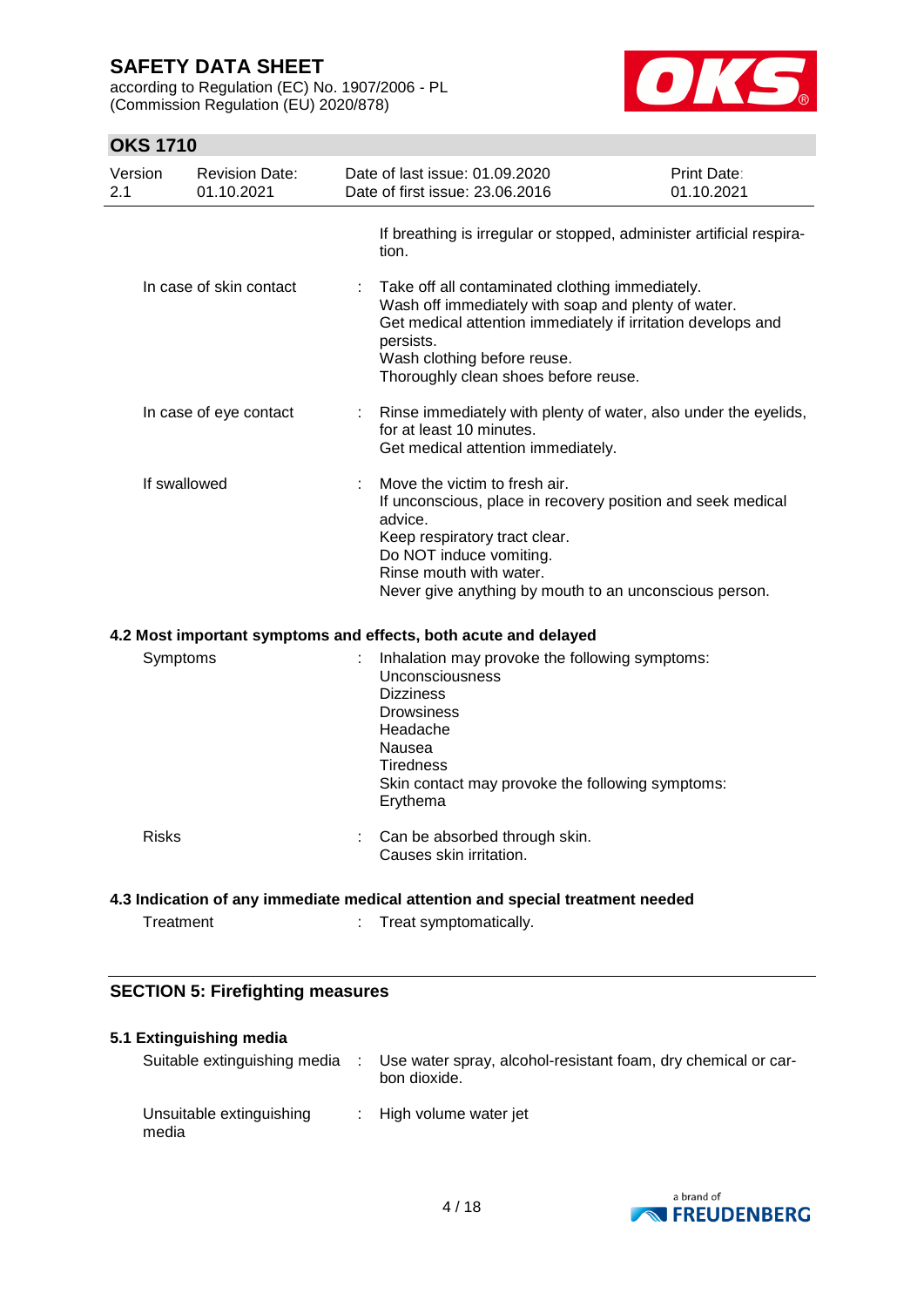according to Regulation (EC) No. 1907/2006 - PL (Commission Regulation (EU) 2020/878)



### **OKS 1710**

| Version | Revision Date: | Date of last issue: 01.09.2020  | <b>Print Date:</b> |
|---------|----------------|---------------------------------|--------------------|
| 2.1     | 01.10.2021     | Date of first issue: 23,06,2016 | 01.10.2021         |

#### **5.2 Special hazards arising from the substance or mixture**

| Specific hazards during fire-<br>fighting          | t in | Do not let product enter drains.<br>Container may explode if heated.<br>Beware of vapours accumulating to form explosive concentra-<br>tions. Vapours can accumulate in low areas. |
|----------------------------------------------------|------|------------------------------------------------------------------------------------------------------------------------------------------------------------------------------------|
| Hazardous combustion prod-<br>ucts                 |      | Carbon oxides<br>Nitrogen oxides (NOx)<br>Oxides of phosphorus                                                                                                                     |
| 5.3 Advice for firefighters                        |      |                                                                                                                                                                                    |
| Special protective equipment :<br>for firefighters |      | In the event of fire, wear self-contained breathing apparatus.<br>Use personal protective equipment. Exposure to decomposi-<br>tion products may be a hazard to health.            |
| Further information                                | ÷    | Standard procedure for chemical fires.<br>Cool containers/tanks with water spray.                                                                                                  |

### **SECTION 6: Accidental release measures**

#### **6.1 Personal precautions, protective equipment and emergency procedures**

| Personal precautions | : Evacuate personnel to safe areas.                      |
|----------------------|----------------------------------------------------------|
|                      | Use personal protective equipment.                       |
|                      | Ensure adequate ventilation.                             |
|                      | Remove all sources of ignition.                          |
|                      | Do not breathe vapours or spray mist.                    |
|                      | Refer to protective measures listed in sections 7 and 8. |
|                      |                                                          |

#### **6.2 Environmental precautions**

#### **6.3 Methods and material for containment and cleaning up**

| Methods for cleaning up | : Contain spillage, and then collect with non-combustible ab-<br>sorbent material, (e.g. sand, earth, diatomaceous earth, ver-<br>miculite) and place in container for disposal according to local |
|-------------------------|----------------------------------------------------------------------------------------------------------------------------------------------------------------------------------------------------|
|                         | / national regulations (see section 13).<br>Non-sparking tools should be used.                                                                                                                     |

### **6.4 Reference to other sections**

For personal protection see section 8.

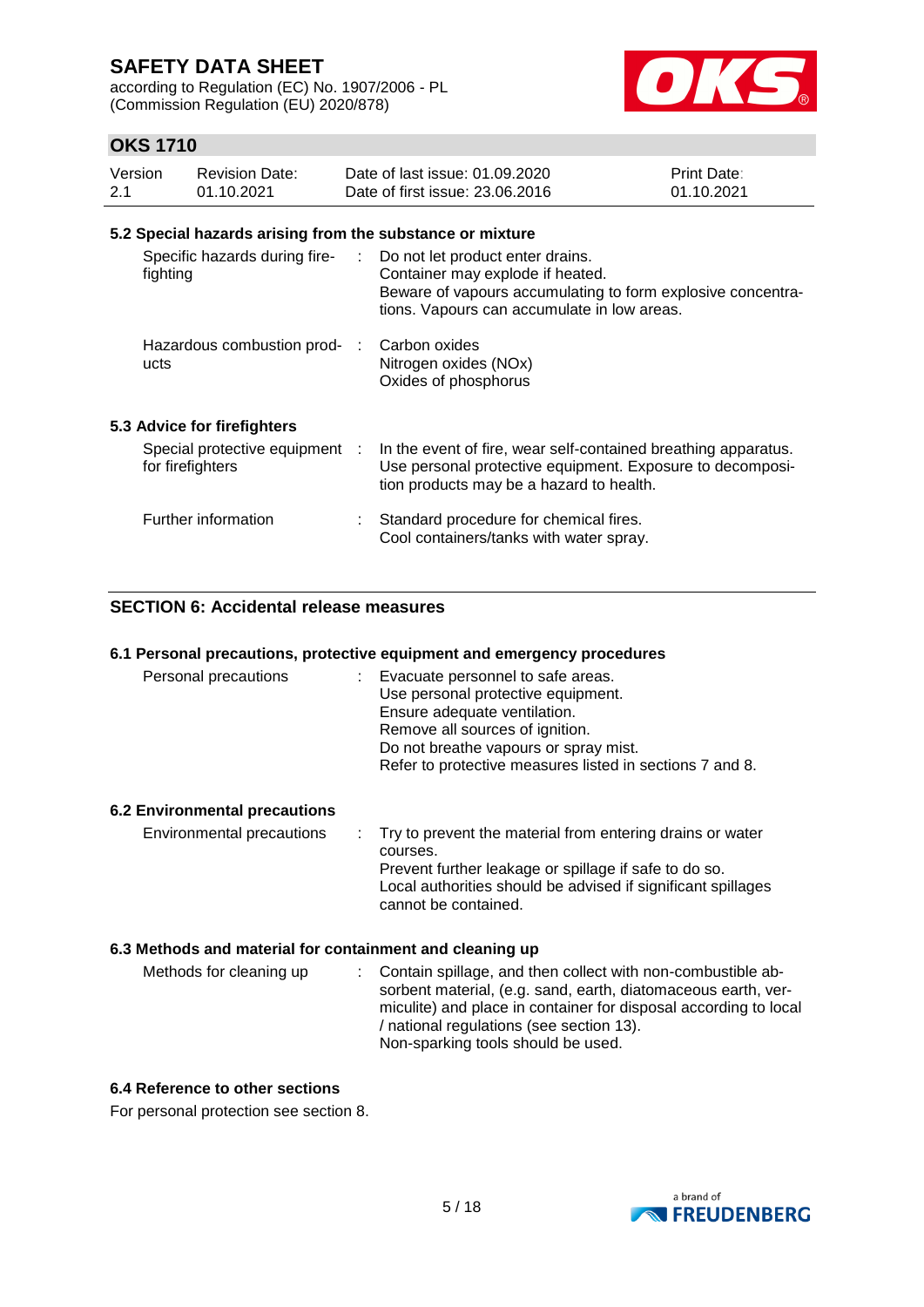according to Regulation (EC) No. 1907/2006 - PL (Commission Regulation (EU) 2020/878)



### **OKS 1710**

| Version | <b>Revision Date:</b> | Date of last issue: 01.09.2020  | <b>Print Date:</b> |
|---------|-----------------------|---------------------------------|--------------------|
| 2.1     | 01.10.2021            | Date of first issue: 23,06,2016 | 01.10.2021         |

### **SECTION 7: Handling and storage**

#### **7.1 Precautions for safe handling**

| Advice on safe handling                            |   | Use only in an area containing explosion proof equipment.<br>Do not use in areas without adequate ventilation.<br>Do not breathe vapours or spray mist.<br>In case of insufficient ventilation, wear suitable respiratory<br>equipment.<br>Avoid contact with skin and eyes.<br>For personal protection see section 8.<br>Keep away from fire, sparks and heated surfaces.<br>Smoking, eating and drinking should be prohibited in the ap-<br>plication area.<br>Wash hands and face before breaks and immediately after<br>handling the product.<br>Ensure all equipment is electrically grounded before beginning<br>transfer operations.<br>Do not get in eyes or mouth or on skin.<br>Do not get on skin or clothing.<br>Do not ingest.<br>Do not use sparking tools.<br>Do not enter areas where used or stored until adequately ven-<br>tilated.<br>Do not repack.<br>Do not re-use empty containers.<br>These safety instructions also apply to empty packaging which<br>may still contain product residues.<br>Keep container closed when not in use. |
|----------------------------------------------------|---|---------------------------------------------------------------------------------------------------------------------------------------------------------------------------------------------------------------------------------------------------------------------------------------------------------------------------------------------------------------------------------------------------------------------------------------------------------------------------------------------------------------------------------------------------------------------------------------------------------------------------------------------------------------------------------------------------------------------------------------------------------------------------------------------------------------------------------------------------------------------------------------------------------------------------------------------------------------------------------------------------------------------------------------------------------------|
| Advice on protection against<br>fire and explosion | ÷ | Keep away from heat and sources of ignition.                                                                                                                                                                                                                                                                                                                                                                                                                                                                                                                                                                                                                                                                                                                                                                                                                                                                                                                                                                                                                  |
| Hygiene measures                                   |   | Wash face, hands and any exposed skin thoroughly after<br>handling.                                                                                                                                                                                                                                                                                                                                                                                                                                                                                                                                                                                                                                                                                                                                                                                                                                                                                                                                                                                           |

#### **7.2 Conditions for safe storage, including any incompatibilities**

Requirements for storage areas and containers : Store in original container. Keep container closed when not in use. Keep in a cool place away from oxidizing agents. Keep in a dry, cool and well-ventilated place. Do not store together with oxidizing and self-igniting products. Containers which are opened must be carefully resealed and kept upright to prevent leakage. Store in accordance with the particular national regulations. Keep in properly labelled containers.

Protect from frost.

### **7.3 Specific end use(s)**

Specific use(s) : Specific instructions for handling, not required.

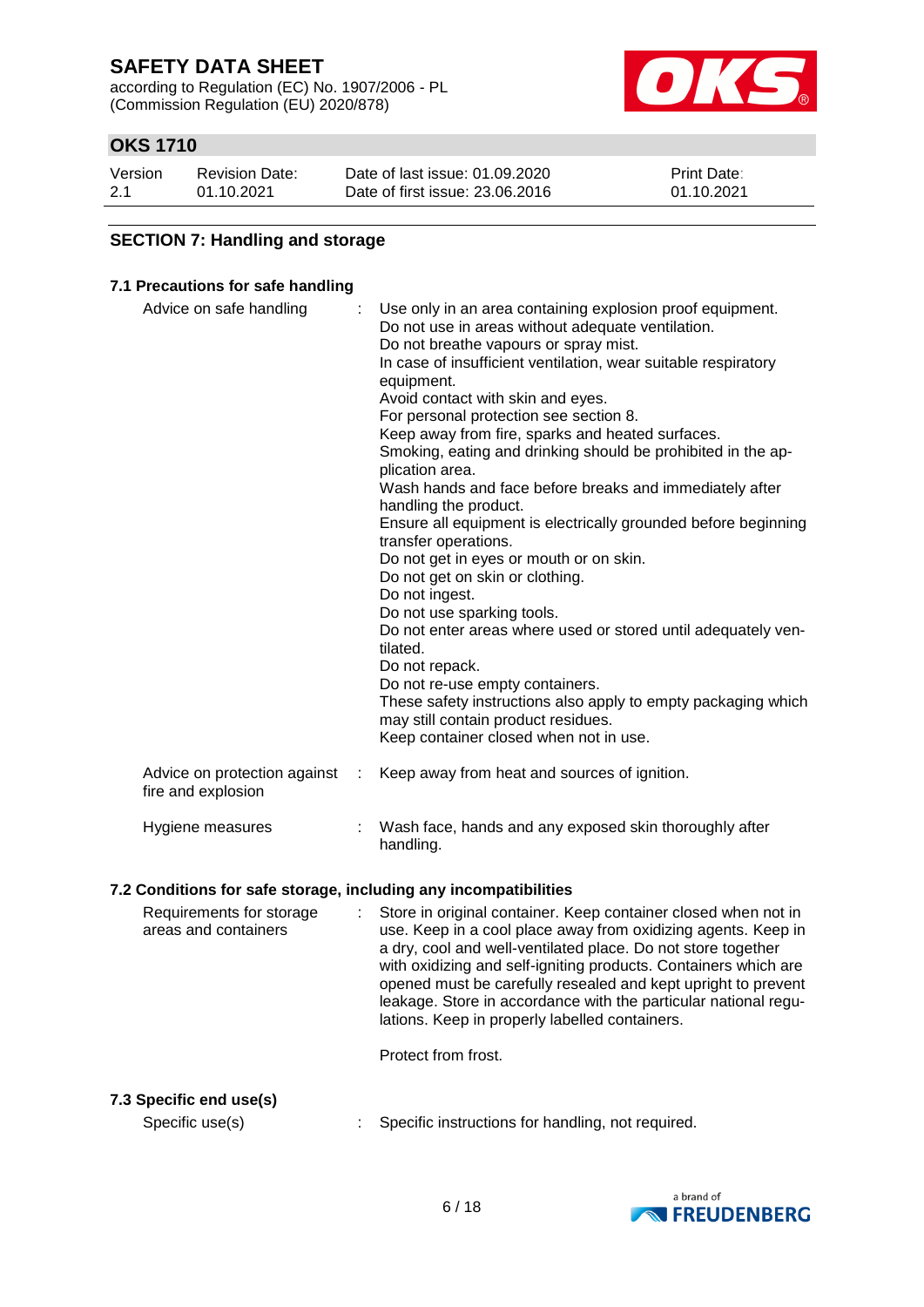according to Regulation (EC) No. 1907/2006 - PL (Commission Regulation (EU) 2020/878)



### **OKS 1710**

| Version | <b>Revision Date:</b> | Date of last issue: 01.09.2020  | <b>Print Date:</b> |
|---------|-----------------------|---------------------------------|--------------------|
| 2.1     | 01.10.2021            | Date of first issue: 23,06,2016 | 01.10.2021         |

### **SECTION 8: Exposure controls/personal protection**

#### **8.1 Control parameters**

#### **Occupational Exposure Limits**

| Components      | CAS-No.                   | Value type (Form<br>of exposure) | Control parameters | <b>Basis</b>   |
|-----------------|---------------------------|----------------------------------|--------------------|----------------|
| propan-2-ol     | 67-63-0                   | <b>NDS</b>                       | 900 mg/m3          | PL OEL         |
|                 |                           |                                  |                    | $(2018-07-07)$ |
|                 | Further information: Skin |                                  |                    |                |
|                 |                           | <b>NDSch</b>                     | 1.200 mg/m3        | PL OEL         |
|                 |                           |                                  |                    | $(2018-07-07)$ |
|                 | Further information: Skin |                                  |                    |                |
| phosphoric acid | 7664-38-2                 | <b>TWA</b>                       | 1 $mg/m3$          | 2000/39/EC     |
|                 |                           |                                  |                    | (2000-06-16)   |
|                 |                           | Further information: Indicative  |                    |                |
|                 |                           | <b>STEL</b>                      | $2$ mg/m $3$       | 2000/39/EC     |
|                 |                           |                                  |                    | $(2000-06-16)$ |
|                 |                           | Further information: Indicative  |                    |                |
|                 |                           | <b>NDS</b>                       | 1 $mg/m3$          | PL OEL         |
|                 |                           |                                  |                    | (2018-07-07)   |
|                 |                           | <b>NDSch</b>                     | $2$ mg/m $3$       | PL OEL         |
|                 |                           |                                  |                    | $(2018-07-07)$ |

### **Derived No Effect Level (DNEL) according to Regulation (EC) No. 1907/2006:**

| Substance name            | End Use        | Exposure routes | Potential health ef-<br>fects | Value              |
|---------------------------|----------------|-----------------|-------------------------------|--------------------|
| 2,2',2"-nitrilotriethanol | <b>Workers</b> | Dermal          | Long-term systemic<br>effects | $6,3$ mg/kg        |
|                           | Workers        | Inhalation      | Long-term systemic<br>effects | $5 \text{ mg/m}$ 3 |
|                           | Workers        | Inhalation      | Long-term local ef-<br>fects  | $5 \text{ mg/m}$ 3 |

### **Predicted No Effect Concentration (PNEC) according to Regulation (EC) No. 1907/2006:**

| Substance name            | <b>Environmental Compartment</b>          | Value               |
|---------------------------|-------------------------------------------|---------------------|
| 2,2',2"-nitrilotriethanol | Soil                                      | $0,151$ mg/kg       |
|                           | Microbiological Activity in Sewage Treat- | $10$ mg/l           |
|                           | ment Systems                              |                     |
|                           | Fresh water                               | $0,32 \text{ mg/l}$ |
|                           | Marine water                              | $0,032$ mg/l        |
|                           | Fresh water sediment                      | $1,7$ mg/kg         |
|                           | Marine sediment                           | $0,17$ mg/kg        |

#### **8.2 Exposure controls**

### **Engineering measures**

Use only in an area equipped with explosion proof exhaust ventilation. Maintain air concentrations below occupational exposure standards.

### **Personal protective equipment**

Eye protection : Tightly fitting safety goggles

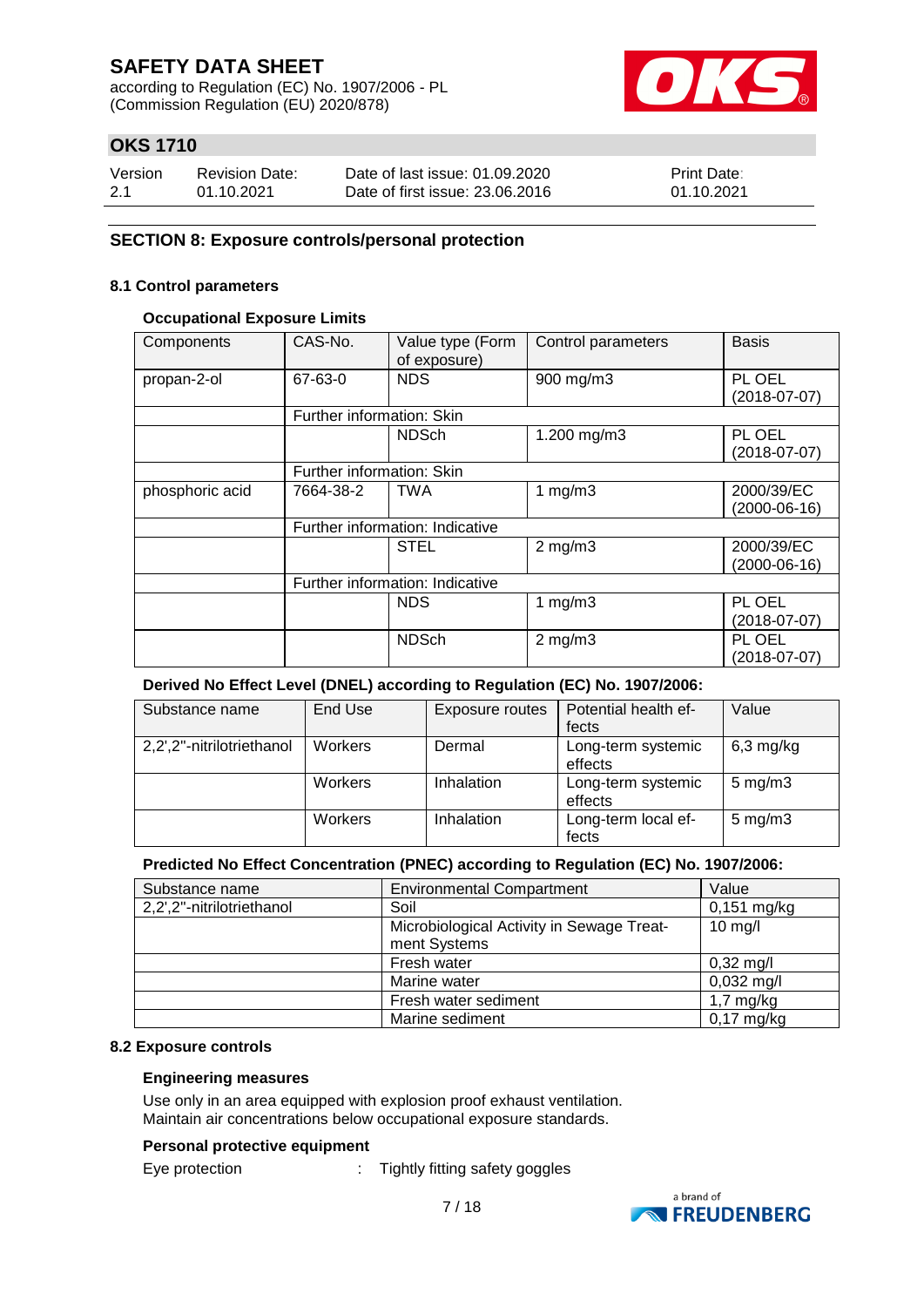according to Regulation (EC) No. 1907/2006 - PL (Commission Regulation (EU) 2020/878)



### **OKS 1710**

| Version<br>2.1 | <b>Revision Date:</b><br>01.10.2021                                   | Date of last issue: 01.09.2020<br>Date of first issue: 23.06.2016                                                                                                                                                                                                                                                                           | Print Date:<br>01.10.2021 |
|----------------|-----------------------------------------------------------------------|---------------------------------------------------------------------------------------------------------------------------------------------------------------------------------------------------------------------------------------------------------------------------------------------------------------------------------------------|---------------------------|
|                | Hand protection<br>Material<br>Break through time<br>Protective index | Nitrile rubber<br>$>10$ min<br>Class 1                                                                                                                                                                                                                                                                                                      |                           |
|                | Remarks                                                               | Wear protective gloves. The break through time depends<br>amongst other things on the material, the thickness and the<br>type of glove and therefore has to be measured for each<br>case.<br>The selected protective gloves have to satisfy the specifica-<br>tions of Regulation (EU) 2016/425 and the standard EN 374<br>derived from it. |                           |
|                | Respiratory protection                                                | Use respiratory protection unless adequate local exhaust<br>ventilation is provided or exposure assessment demonstrates<br>that exposures are within recommended exposure guidelines.                                                                                                                                                       |                           |
|                | Filter type                                                           | Filter type A-P                                                                                                                                                                                                                                                                                                                             |                           |
|                | Protective measures                                                   | The type of protective equipment must be selected according<br>to the concentration and amount of the dangerous substance<br>at the specific workplace.<br>Choose body protection in relation to its type, to the concen-<br>tration and amount of dangerous substances, and to the spe-<br>cific work-place.                               |                           |

### **SECTION 9: Physical and chemical properties**

### **9.1 Information on basic physical and chemical properties**

| Physical state                                                          |    | liquid            |
|-------------------------------------------------------------------------|----|-------------------|
| Colour                                                                  | t. | white             |
| Odour                                                                   |    | alcohol-like      |
| Odour Threshold                                                         |    | No data available |
|                                                                         |    |                   |
| Melting point/range                                                     |    | No data available |
| Boiling point/boiling range                                             |    | : $91,5 °C$       |
| Flammability                                                            |    | Not applicable    |
| Upper explosion limit / Upper : No data available<br>flammability limit |    |                   |

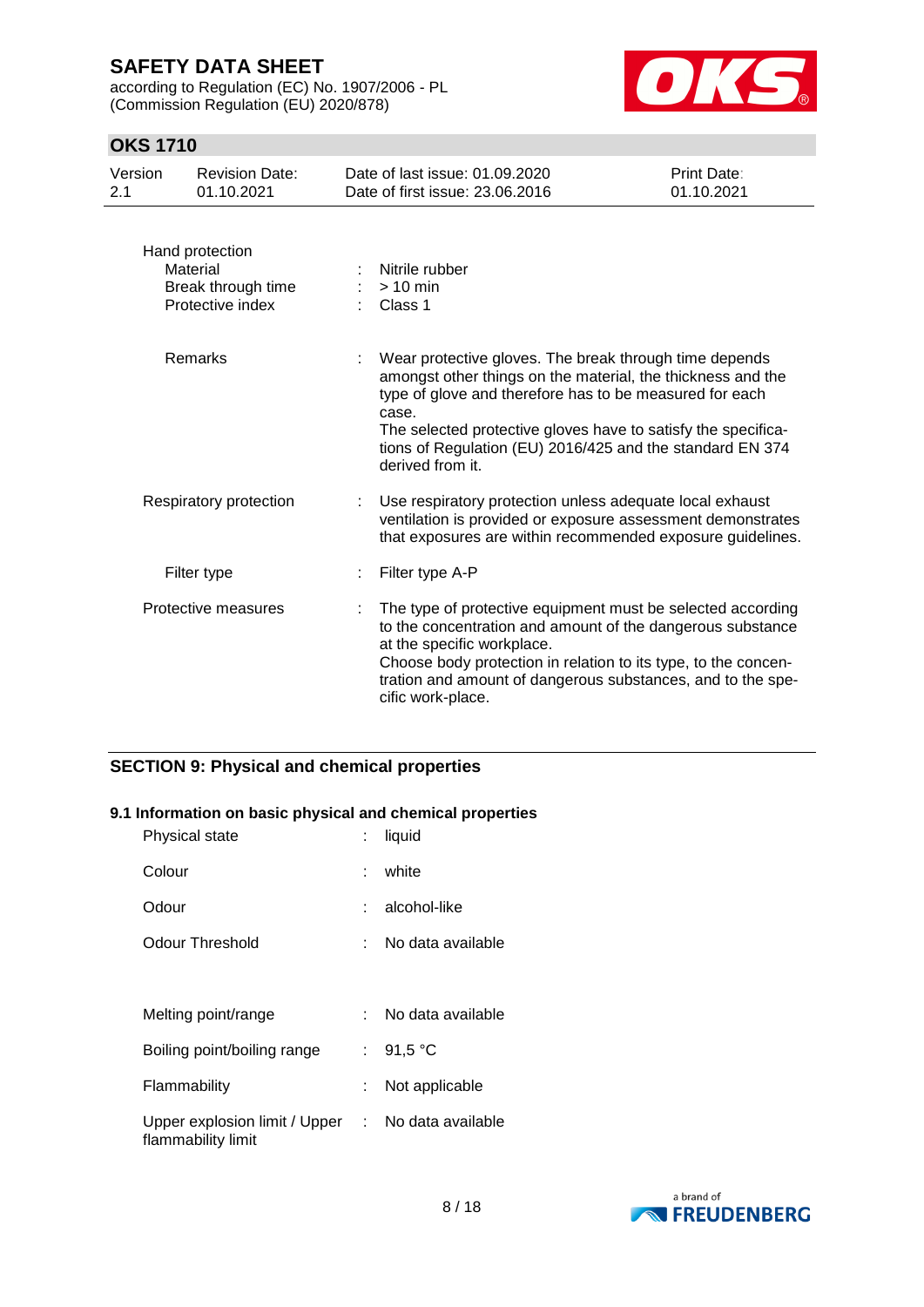according to Regulation (EC) No. 1907/2006 - PL (Commission Regulation (EU) 2020/878)



### **OKS 1710**

| Version<br>2.1 |                     | <b>Revision Date:</b><br>01.10.2021                 |    | Date of last issue: 01.09.2020<br>Date of first issue: 23.06.2016       | Print Date:<br>01.10.2021 |
|----------------|---------------------|-----------------------------------------------------|----|-------------------------------------------------------------------------|---------------------------|
|                |                     | Lower explosion limit / Lower<br>flammability limit | ÷  | No data available                                                       |                           |
|                | Flash point         |                                                     | ÷  | 38 °C(1.013 hPa)<br>Method: ISO 1516                                    |                           |
|                |                     | Auto-ignition temperature                           | ÷  | No data available                                                       |                           |
|                | ture                | Decomposition temperature<br>Decomposition tempera- | ÷  | No data available                                                       |                           |
|                | pH                  |                                                     | ÷. | 8,3 (20 °C)<br>Concentration: 100 %                                     |                           |
|                | Viscosity           | Viscosity, dynamic                                  | ÷  | No data available                                                       |                           |
|                |                     | Viscosity, kinematic                                | ÷  | 8,6 mm2/s (40 °C)                                                       |                           |
|                |                     |                                                     |    |                                                                         |                           |
|                | Solubility(ies)     | Water solubility                                    |    | completely miscible                                                     |                           |
|                |                     | Solubility in other solvents                        | ÷  | No data available                                                       |                           |
|                | octanol/water       | Partition coefficient: n-                           |    | No data available                                                       |                           |
|                |                     | Vapour pressure                                     |    | 49,5 hPa (20 °C)                                                        |                           |
|                |                     | Relative density                                    |    | 1,00 $(20 °C)$<br>Reference substance: Water<br>The value is calculated |                           |
|                | Density             |                                                     |    | 1,00 g/cm3<br>(20 °C)                                                   |                           |
|                | <b>Bulk density</b> |                                                     |    | No data available                                                       |                           |
|                |                     | Relative vapour density                             | ÷  | No data available                                                       |                           |
|                |                     | 9.2 Other information                               |    |                                                                         |                           |
|                | Explosives          |                                                     | t  | Not explosive                                                           |                           |
|                |                     | Oxidizing properties                                |    | No data available                                                       |                           |
|                | Self-ignition       |                                                     |    | not auto-flammable                                                      |                           |
|                |                     | Evaporation rate                                    |    | No data available                                                       |                           |
|                |                     | Sublimation point                                   |    | No data available                                                       |                           |

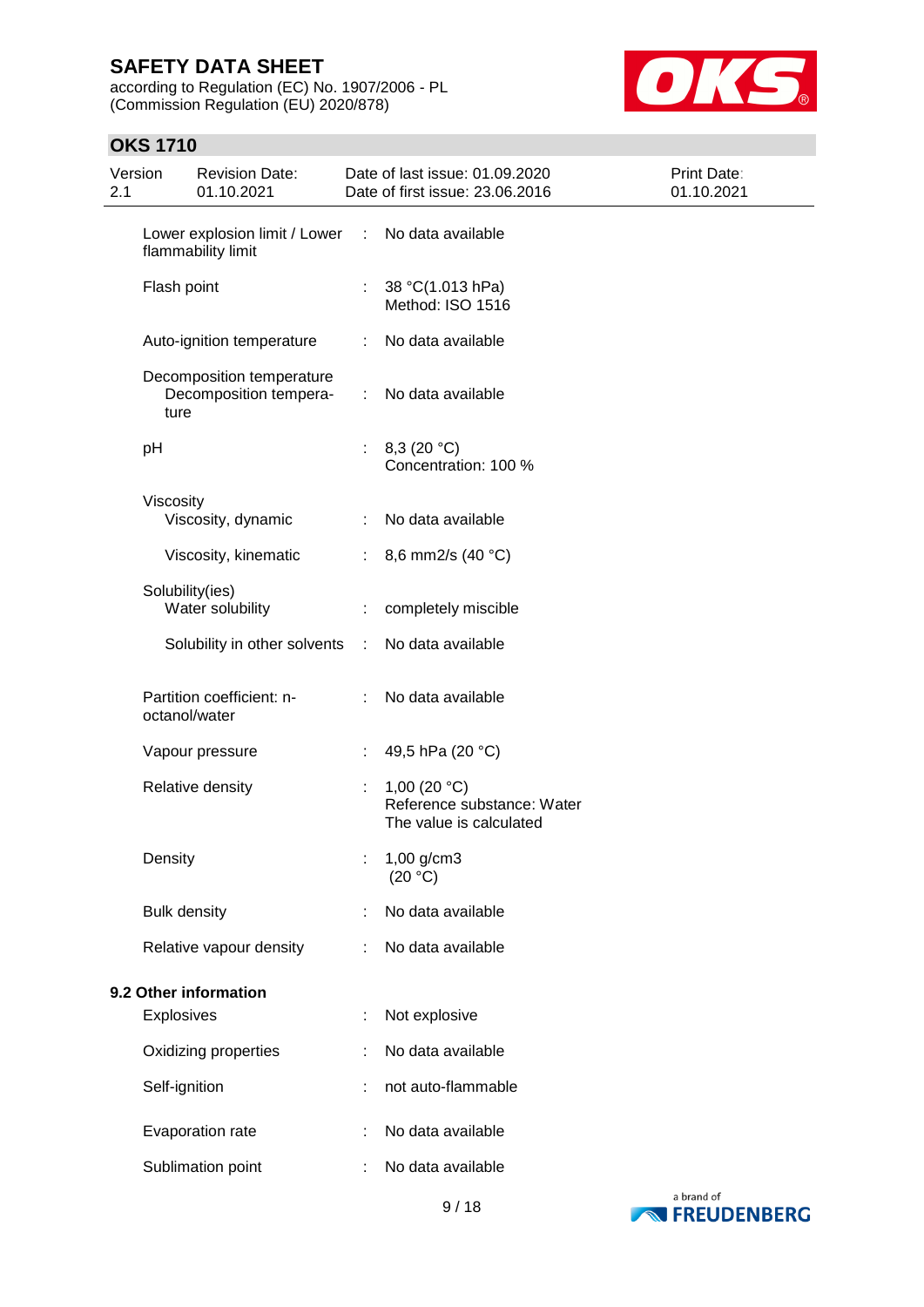according to Regulation (EC) No. 1907/2006 - PL (Commission Regulation (EU) 2020/878)



### **OKS 1710**

| Version | Revision Date: | Date of last issue: 01.09.2020  | <b>Print Date:</b> |
|---------|----------------|---------------------------------|--------------------|
| 2.1     | 01.10.2021     | Date of first issue: 23,06,2016 | 01.10.2021         |

### **SECTION 10: Stability and reactivity**

#### **10.1 Reactivity**

No hazards to be specially mentioned.

### **10.2 Chemical stability**

Stable under normal conditions.

#### **10.3 Possibility of hazardous reactions**

Hazardous reactions : No dangerous reaction known under conditions of normal use.

#### **10.4 Conditions to avoid**

Conditions to avoid : Heat, flames and sparks. Strong sunlight for prolonged periods.

#### **10.5 Incompatible materials**

Materials to avoid : Oxidizing agents

#### **10.6 Hazardous decomposition products**

No decomposition if stored and applied as directed.

### **SECTION 11: Toxicological information**

### **11.1 Information on toxicological effects**

#### **Acute toxicity**

| <b>Product:</b>           |    |                                                                                  |
|---------------------------|----|----------------------------------------------------------------------------------|
| Acute oral toxicity       |    | : Acute toxicity estimate: $> 2.000$ mg/kg<br>Method: Calculation method         |
| Acute inhalation toxicity |    | $\therefore$ Remarks: This information is not available.                         |
| Acute dermal toxicity     |    | Symptoms: Redness, Local irritation                                              |
| <b>Components:</b>        |    |                                                                                  |
| propan-2-ol:              |    |                                                                                  |
| Acute oral toxicity       | ÷. | LD50 Oral (Rat): 5.840 mg/kg                                                     |
| Fettalkoholethoxylat:     |    |                                                                                  |
| Acute oral toxicity       |    | Assessment: The component/mixture is moderately toxic after<br>single ingestion. |

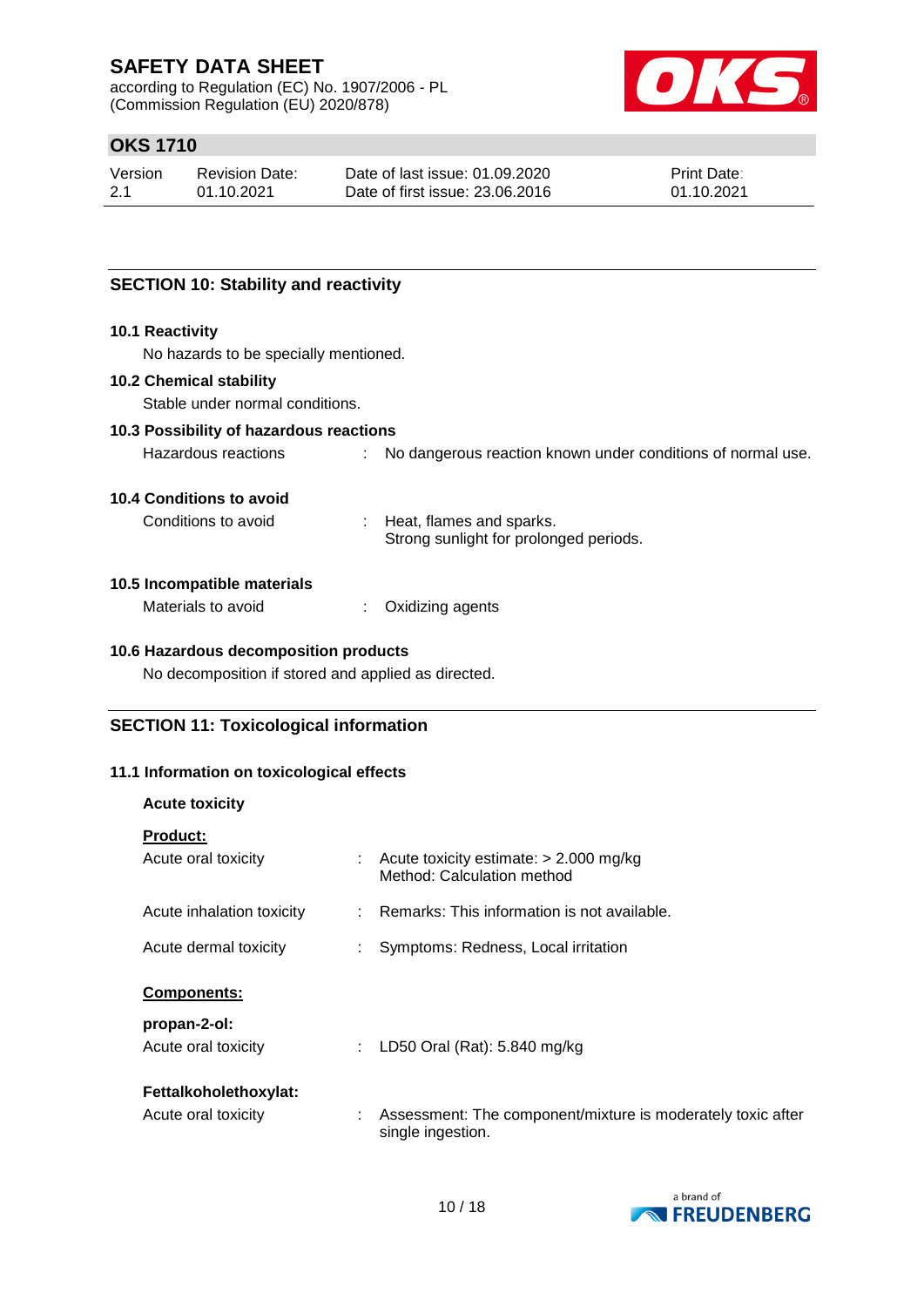according to Regulation (EC) No. 1907/2006 - PL (Commission Regulation (EU) 2020/878)



### **OKS 1710**

| Version<br>2.1 | <b>Revision Date:</b><br>01.10.2021 |                             | Date of last issue: 01.09.2020<br>Date of first issue: 23.06.2016 | <b>Print Date:</b><br>01.10.2021 |
|----------------|-------------------------------------|-----------------------------|-------------------------------------------------------------------|----------------------------------|
|                | <b>Skin corrosion/irritation</b>    |                             |                                                                   |                                  |
|                | Product:<br>Remarks                 | ÷.                          | Irritating to skin.                                               |                                  |
|                | Components:                         |                             |                                                                   |                                  |
| Result         | phosphoric acid:                    | ÷                           | Causes burns.                                                     |                                  |
|                | Serious eye damage/eye irritation   |                             |                                                                   |                                  |
|                | Product:<br>Remarks                 | ÷.                          | Risk of serious damage to eyes.                                   |                                  |
|                | Components:                         |                             |                                                                   |                                  |
| Result         | propan-2-ol:                        | ÷                           | Irritating to eyes.                                               |                                  |
| Result         | Fettalkoholethoxylat:               | ÷                           | Risk of serious damage to eyes.                                   |                                  |
|                | Respiratory or skin sensitisation   |                             |                                                                   |                                  |
|                | Product:<br>Remarks                 | ÷.                          | This information is not available.                                |                                  |
|                | Germ cell mutagenicity              |                             |                                                                   |                                  |
|                | Product:<br>Genotoxicity in vitro   |                             | Remarks: No data available                                        |                                  |
|                | Genotoxicity in vivo                |                             | : Remarks: No data available                                      |                                  |
|                | Carcinogenicity                     |                             |                                                                   |                                  |
|                | Product:<br>Remarks                 | ÷                           | No data available                                                 |                                  |
|                | <b>Reproductive toxicity</b>        |                             |                                                                   |                                  |
|                | Product:<br>Effects on fertility    | $\mathcal{L}^{\mathcal{L}}$ | Remarks: No data available                                        |                                  |
| ment           | Effects on foetal develop-          | ÷.                          | Remarks: No data available                                        |                                  |

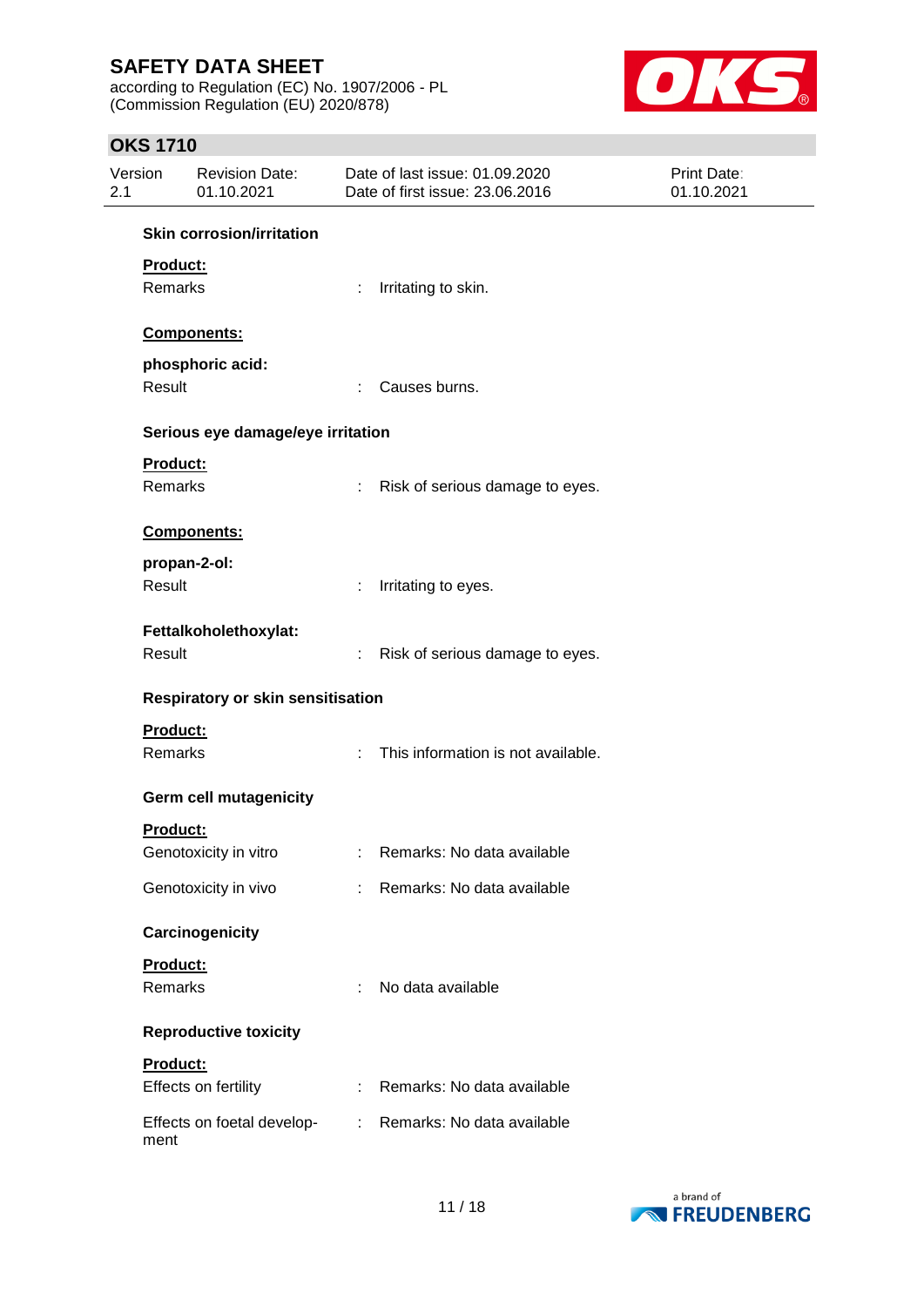according to Regulation (EC) No. 1907/2006 - PL (Commission Regulation (EU) 2020/878)



### **OKS 1710**

| Version<br>2.1 | <b>Revision Date:</b><br>01.10.2021 | Date of last issue: 01.09.2020<br>Date of first issue: 23,06,2016                            | Print Date:<br>01.10.2021 |
|----------------|-------------------------------------|----------------------------------------------------------------------------------------------|---------------------------|
|                | <b>STOT - single exposure</b>       |                                                                                              |                           |
|                | Components:                         |                                                                                              |                           |
| Assessment     | propan-2-ol:                        | May cause drowsiness or dizziness.                                                           |                           |
|                | <b>Repeated dose toxicity</b>       |                                                                                              |                           |
| Product:       |                                     |                                                                                              |                           |
| Remarks        |                                     | This information is not available.                                                           |                           |
|                | <b>Aspiration toxicity</b>          |                                                                                              |                           |
| Product:       |                                     |                                                                                              |                           |
|                | This information is not available.  |                                                                                              |                           |
|                | <b>Further information</b>          |                                                                                              |                           |
| Product:       |                                     |                                                                                              |                           |
| Remarks        |                                     | Ingestion causes irritation of upper respiratory system and<br>gastrointestinal disturbance. |                           |

### **SECTION 12: Ecological information**

#### **12.1 Toxicity**

| Toxicity to fish                                                                    | Remarks: No data available |
|-------------------------------------------------------------------------------------|----------------------------|
| Toxicity to daphnia and other : Remarks: No data available<br>aquatic invertebrates |                            |
| Toxicity to algae/aquatic<br>plants                                                 | Remarks: No data available |
| Toxicity to microorganisms                                                          | Remarks: No data available |

### **12.2 Persistence and degradability**

| <b>Product:</b> |  |
|-----------------|--|
|-----------------|--|

| Biodegradability                                                | Remarks: No data available |
|-----------------------------------------------------------------|----------------------------|
| Physico-chemical removabil- : Remarks: No data available<br>ity |                            |

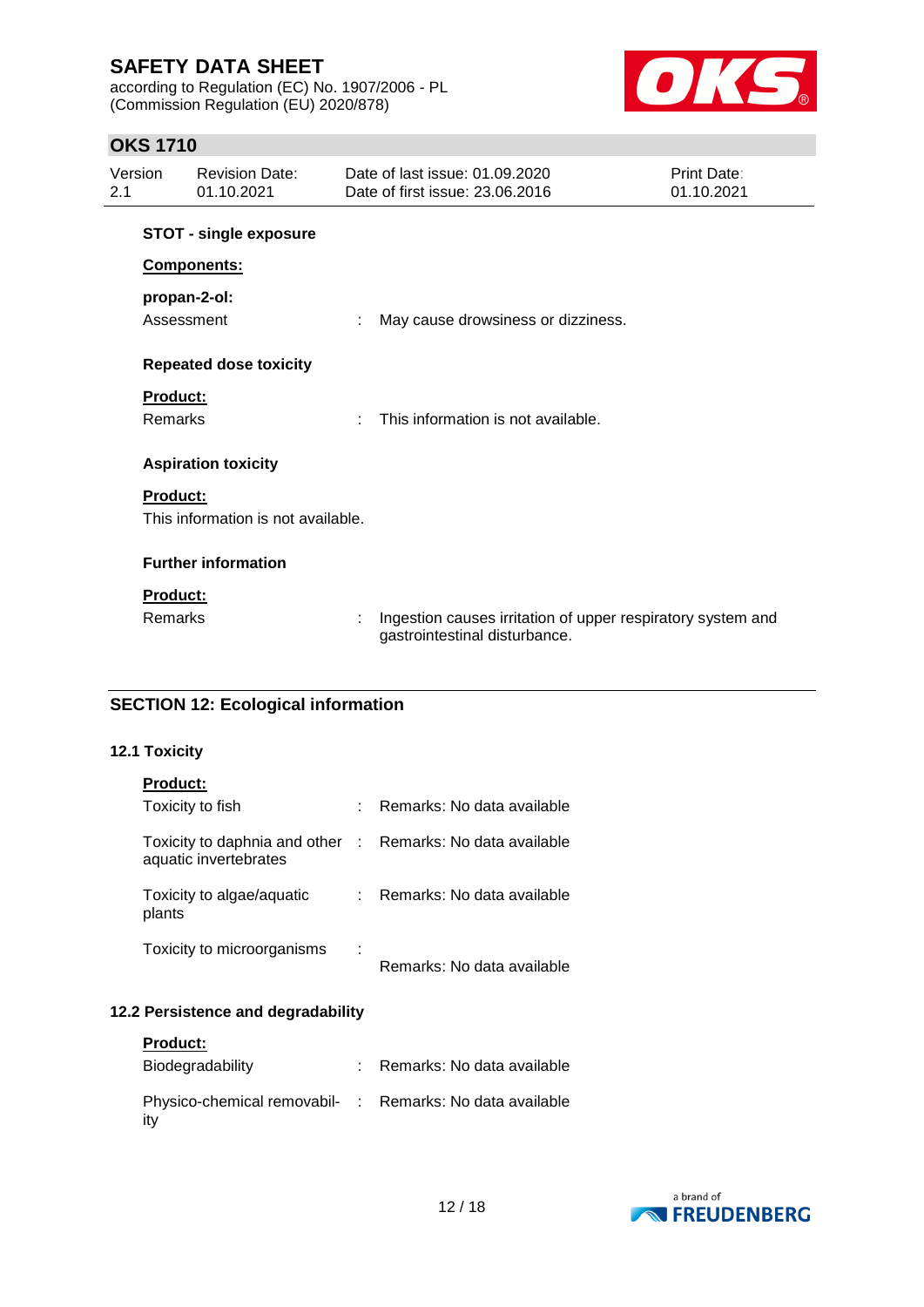according to Regulation (EC) No. 1907/2006 - PL (Commission Regulation (EU) 2020/878)



### **OKS 1710**

| Version<br>2.1 |                 | <b>Revision Date:</b><br>01.10.2021                | Date of last issue: 01.09.2020<br>Date of first issue: 23.06.2016                                                                                                                                                       | <b>Print Date:</b><br>01.10.2021 |
|----------------|-----------------|----------------------------------------------------|-------------------------------------------------------------------------------------------------------------------------------------------------------------------------------------------------------------------------|----------------------------------|
|                |                 | Components:                                        |                                                                                                                                                                                                                         |                                  |
|                | propan-2-ol:    |                                                    |                                                                                                                                                                                                                         |                                  |
|                |                 | Biodegradability                                   | Result: Readily biodegradable.                                                                                                                                                                                          |                                  |
|                |                 |                                                    |                                                                                                                                                                                                                         |                                  |
|                |                 | 12.3 Bioaccumulative potential                     |                                                                                                                                                                                                                         |                                  |
|                | <b>Product:</b> |                                                    |                                                                                                                                                                                                                         |                                  |
|                |                 | <b>Bioaccumulation</b>                             | Remarks: This mixture contains no substance considered to<br>be persistent, bioaccumulating and toxic (PBT).<br>This mixture contains no substance considered to be very<br>persistent and very bioaccumulating (vPvB). |                                  |
|                |                 | <b>Components:</b>                                 |                                                                                                                                                                                                                         |                                  |
|                | propan-2-ol:    |                                                    |                                                                                                                                                                                                                         |                                  |
|                |                 | Bioaccumulation                                    | Remarks: Bioaccumulation is unlikely.                                                                                                                                                                                   |                                  |
|                | octanol/water   | Partition coefficient: n-                          | log Pow: 0,05                                                                                                                                                                                                           |                                  |
|                |                 | 12.4 Mobility in soil                              |                                                                                                                                                                                                                         |                                  |
|                | <b>Product:</b> |                                                    |                                                                                                                                                                                                                         |                                  |
|                | Mobility        |                                                    | Remarks: No data available                                                                                                                                                                                              |                                  |
|                |                 | Distribution among environ-<br>mental compartments | : Remarks: No data available                                                                                                                                                                                            |                                  |
|                |                 | 12.5 Results of PBT and vPvB assessment            |                                                                                                                                                                                                                         |                                  |
|                | <b>Product:</b> |                                                    |                                                                                                                                                                                                                         |                                  |
|                | Assessment      |                                                    | This substance/mixture contains no components considered<br>to be either persistent, bioaccumulative and toxic (PBT), or<br>very persistent and very bioaccumulative (vPvB) at levels of<br>0.1% or higher              |                                  |
|                |                 | 12.6 Endocrine disrupting properties               |                                                                                                                                                                                                                         |                                  |
|                | Product:        |                                                    |                                                                                                                                                                                                                         |                                  |
|                | Assessment      |                                                    | The substance/mixture does not contain components consid-                                                                                                                                                               |                                  |
|                |                 |                                                    | ered to have endocrine disrupting properties according to<br>REACH Article 57(f) or Commission Delegated regulation<br>(EU) 2017/2100 or Commission Regulation (EU) 2018/605 at<br>levels of 0.1% or higher.            |                                  |
|                |                 | 12.7 Other adverse effects                         |                                                                                                                                                                                                                         |                                  |
|                | <b>Product:</b> |                                                    |                                                                                                                                                                                                                         |                                  |
|                |                 | Additional ecological infor-                       | No information on ecology is available.                                                                                                                                                                                 |                                  |

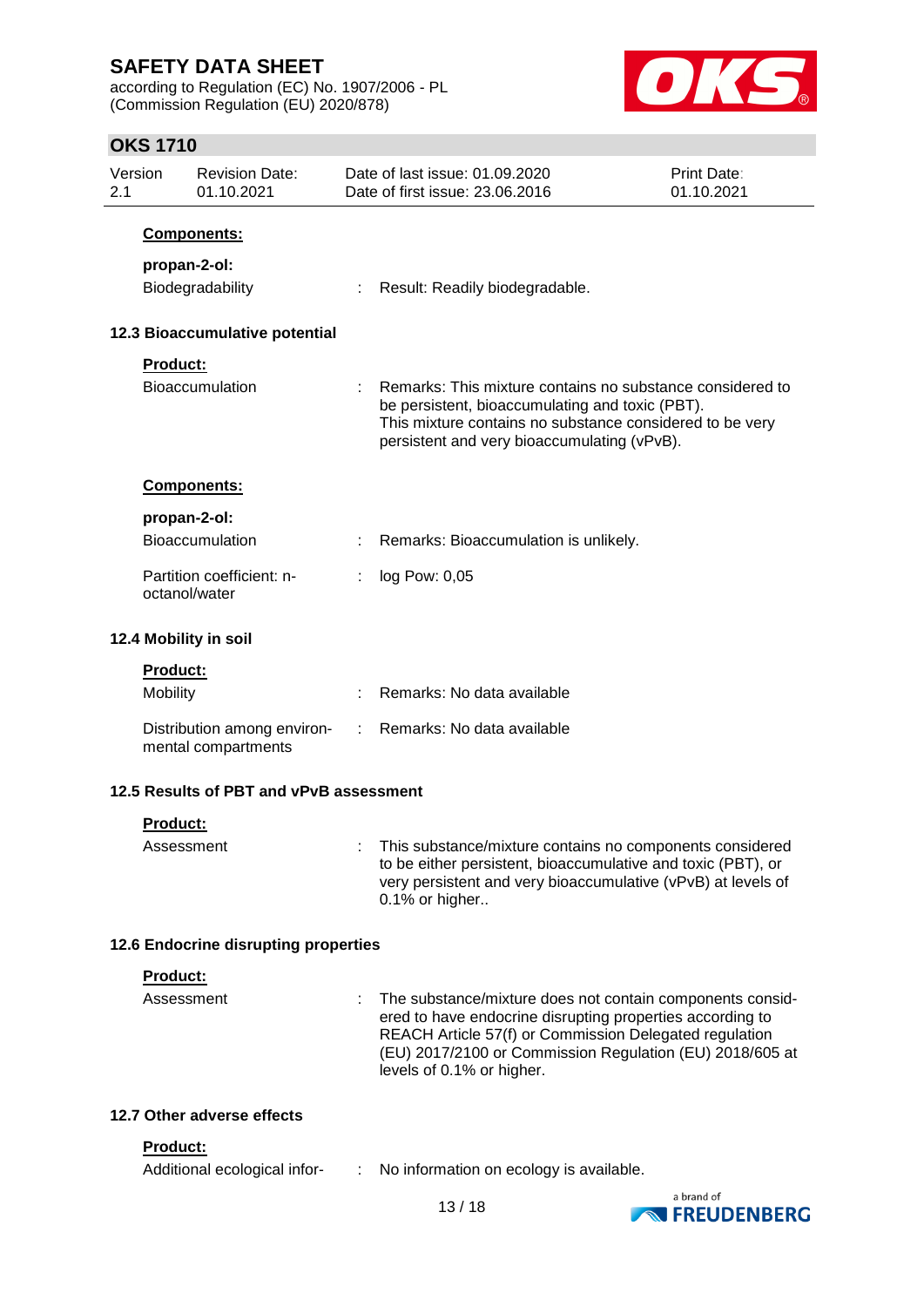according to Regulation (EC) No. 1907/2006 - PL (Commission Regulation (EU) 2020/878)



### **OKS 1710**

| Version | Revision Date: | Date of last issue: 01.09.2020  | <b>Print Date:</b> |
|---------|----------------|---------------------------------|--------------------|
| -2.1    | 01.10.2021     | Date of first issue: 23,06,2016 | 01.10.2021         |

mation

### **SECTION 13: Disposal considerations**

| 13.1 Waste treatment methods |   |                                                                                                                                                                                                                    |
|------------------------------|---|--------------------------------------------------------------------------------------------------------------------------------------------------------------------------------------------------------------------|
| Product                      |   | The product should not be allowed to enter drains, water<br>courses or the soil.<br>Do not dispose of with domestic refuse.<br>Dispose of as hazardous waste in compliance with local and<br>national regulations. |
|                              |   | Waste codes should be assigned by the user based on the<br>application for which the product was used.                                                                                                             |
| Contaminated packaging       | ÷ | Packaging that is not properly emptied must be disposed of as<br>the unused product.<br>Dispose of waste product or used containers according to<br>local regulations.                                             |
|                              |   | The following Waste Codes are only suggestions:                                                                                                                                                                    |
| Waste Code                   |   | unused product<br>16 10 01, aqueous liquid wastes containing hazardous sub-<br>stances                                                                                                                             |
|                              |   | uncleaned packagings<br>15 01 10, packaging containing residues of or contaminated<br>by hazardous substances                                                                                                      |

### **SECTION 14: Transport information**

#### **14.1 UN number or ID number**

Not regulated as a dangerous good

### **14.2 UN proper shipping name**

Not regulated as a dangerous good

#### **14.3 Transport hazard class(es)**

Not regulated as a dangerous good

#### **14.4 Packing group**

Not regulated as a dangerous good

#### **14.5 Environmental hazards**

Not regulated as a dangerous good

# **14.6 Special precautions for user**

Not applicable

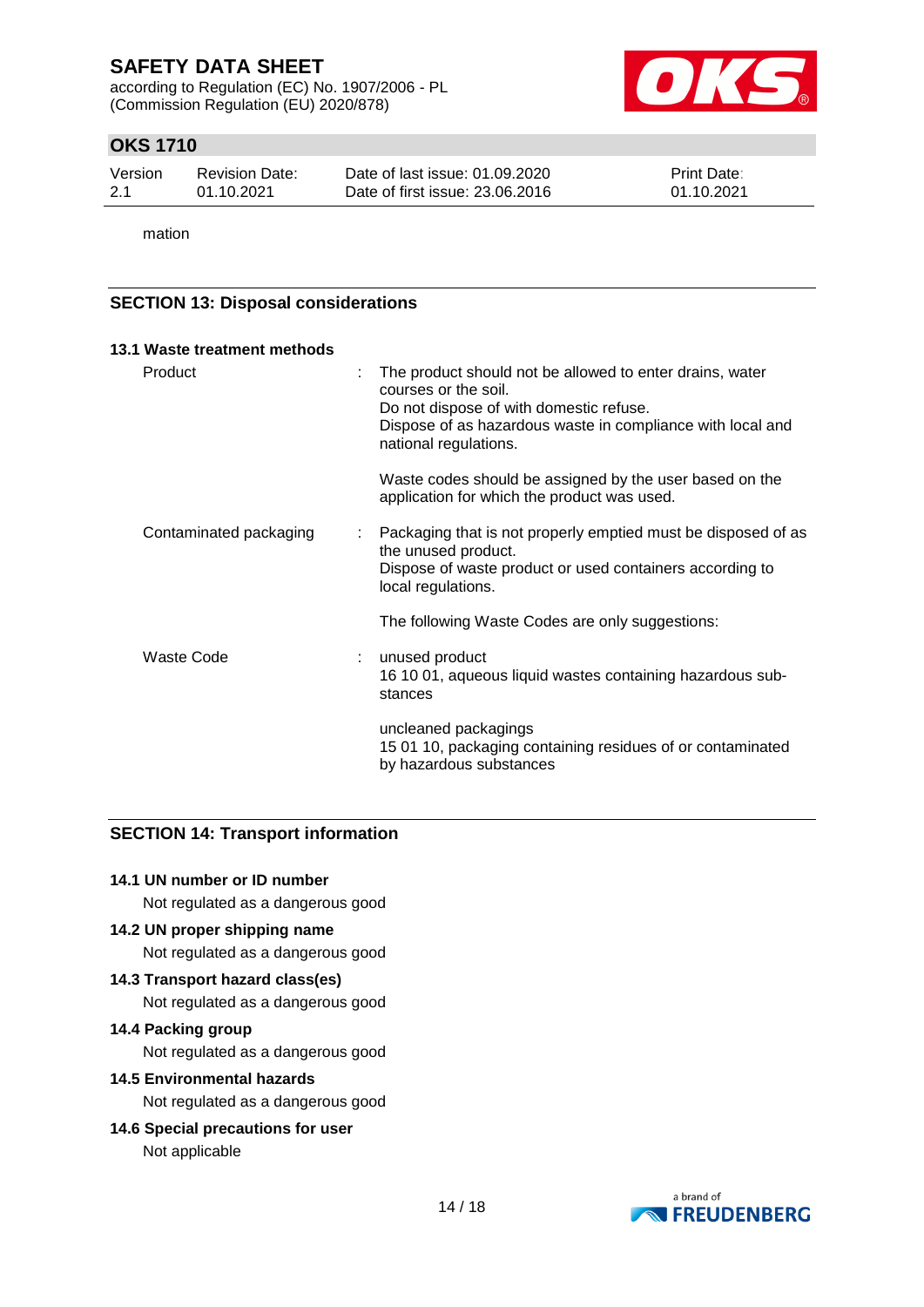according to Regulation (EC) No. 1907/2006 - PL (Commission Regulation (EU) 2020/878)



### **OKS 1710**

| Version | Revision Date: | Date of last issue: 01.09.2020  | <b>Print Date:</b> |
|---------|----------------|---------------------------------|--------------------|
| 2.1     | 01.10.2021     | Date of first issue: 23,06,2016 | 01.10.2021         |

#### **14.7 Maritime transport in bulk according to IMO instruments**

Remarks : Not applicable for product as supplied.

### **SECTION 15: Regulatory information**

| ture | 15.1 Safety, health and environmental regulations/legislation specific for the substance or mix-                                                                                       |   |                                                                                                                                                                       |
|------|----------------------------------------------------------------------------------------------------------------------------------------------------------------------------------------|---|-----------------------------------------------------------------------------------------------------------------------------------------------------------------------|
|      | REACH - Restrictions on the manufacture, placing on<br>the market and use of certain dangerous substances,<br>preparations and articles (Annex XVII)                                   |   | Conditions of restriction for the fol-<br>lowing entries should be considered:<br>Number on list 3                                                                    |
|      | REACH - Candidate List of Substances of Very High<br>Concern for Authorisation (Article 59).<br>(EU SVHC)                                                                              | ÷ | This product does not contain sub-<br>stances of very high concern (Regu-<br>lation (EC) No 1907/2006 (REACH),<br>Article 57).                                        |
|      | REACH - List of substances subject to authorisation<br>(Annex XIV)<br>(EU. REACH - Annex XIV)                                                                                          | ÷ | Not applicable                                                                                                                                                        |
|      | Regulation (EC) No 1005/2009 on substances that de-<br>plete the ozone layer<br>(EC 1005/2009)                                                                                         | ÷ | Not applicable                                                                                                                                                        |
|      | Regulation (EU) 2019/1021 on persistent organic pollu-<br>tants (recast)<br>(EU POP)                                                                                                   | ÷ | Not applicable                                                                                                                                                        |
|      | Regulation (EC) No 649/2012 of the European Parlia-<br>ment and the Council concerning the export and import<br>of dangerous chemicals<br>(EU PIC)                                     | ÷ | Not applicable                                                                                                                                                        |
|      | : P5c                                                                                                                                                                                  |   |                                                                                                                                                                       |
|      | Seveso III: Directive 2012/18/EU of the European<br>P <sub>5</sub> c<br>Parliament and of the Council on the control of<br>major-accident hazards involving dangerous sub-<br>stances. |   | <b>FLAMMABLE LIQUIDS</b>                                                                                                                                              |
|      | Volatile organic compounds<br>÷                                                                                                                                                        |   | Directive 2010/75/EU of 24 November 2010 on industrial<br>emissions (integrated pollution prevention and control)<br>Volatile organic compounds (VOC) content: 6,39 % |

### **Other regulations:**

Act of 25 February 2011 on chemical substances and their mixtures (i.e. Journal of Laws of 2019, No. 0, item 1225)

Regulation (EC) No 1272/2008 of the European Parliament and of the Council of 16 December 2008 on classification, labelling and packaging of substances and mixtures, amending and

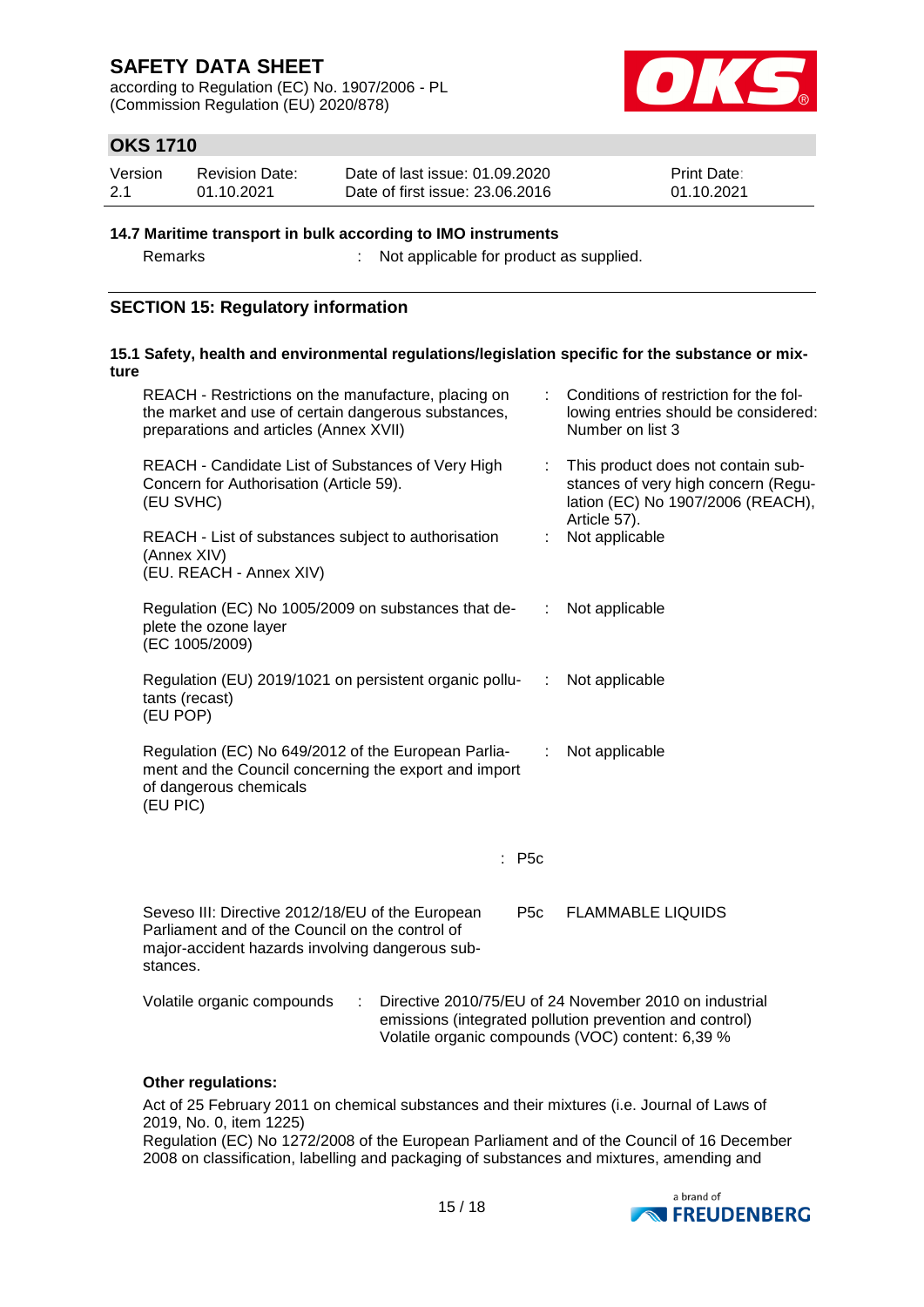according to Regulation (EC) No. 1907/2006 - PL (Commission Regulation (EU) 2020/878)



### **OKS 1710**

| Version | Revision Date: | Date of last issue: 01.09.2020  | <b>Print Date:</b> |
|---------|----------------|---------------------------------|--------------------|
| 2.1     | 01.10.2021     | Date of first issue: 23,06,2016 | 01.10.2021         |

repealing Directives 67/548/EEC and 1999/45/EC, and amending Regulation (EC) No 1907/2006 (Official Journal of the European Union L 353 from 31.12.2008) with further adaptation to technical progress (ATP).

Regulation (EC) No 1907/2006 of the European Parliament and of the Council of 18 December 2006 concerning the Registration, Evaluation, Authorisation and Restriction of Chemicals (REACH), establishing a European Chemicals Agency, amending Directive 1999/45/EC and repealing Council Regulation (EEC) No 793/93 and Commission Regulation (EC) No 1488/94 as well as Council Directive 76/769/EEC and Commission Directives 91/155/EEC, 93/67/EEC, 93/105/EC and 2000/21/EC (Official Journal of the European Union L 396 from 30.12.2006, as amended).

Commission Regulation (EU) 2015/830 of 28 May 2015 amending Regulation (EC) No 1907/2006 of the European Parliament and of the Council on the Registration, Evaluation, Authorisation and Restriction of Chemicals (REACH)

Ordinance of the Minister of Health of 10 August 2012 concerning the criteria and procedure of classification of chemical substances and their mixtures (consolidated text Dz. U. of 2015., pos. 208).

Ordinance of the Minister of Economy, Labour and Social Policy of 21st December 2005 concerning the basic requirements for personal protective equipment (Dz. U. Nr. 259, item 2173). Ordinance of the Minister of Labour and Social Policy of 12 June 2018 concerning the highest allowable concentrations and levels of the agents harmful for health in the workplace (Dz.U 2018 pos 1286, with later amendments).

Ordinance of the Minister of Health of 2nd February 2011 concerning tests and measurement of agents harmful for health in the workplace (Dz. U. Nr. 33, item 166 wraz z późn. zm.). Ordinance of the Minister of Health of 30th December 2004 on the health and safety of workers

related to chemical agents at work (Dz. U. from 2005, Nr. 11, item 86, as amended). Act of 14 December 2012. on Waste (Journal of Laws of 2013. pos. 21, as amended).

Act of 13 June 2013. On packaging and packaging waste Journal. U. of 2013. Item. 888, as amended).

Ordinance of the Minister of Climate of 2nd January 2020 on Waste Catalog (Dz. U. 2020 item 10).

Ordinance of the Minister of Environment on the requirements for carrying out the process of thermal treatment of waste and how to deal with waste produced in the process. (Dz. U. of 2016., Pos. 108)

Act of 19 August 2011 on transport of dangerous goods (Dz. U. Nr. 227, item 1367, as amended).

Government Statement of 18 February 2019 on enforcing of changes Annexes A and B of European Agreement concerning international transport of dangerous goods by road (ADR) (Dz. U. 2019, item 769).

Ordinance of the Minister of Health of 20th April 2012 concerning labeling of containers of dangerous substances and dangerous mixtures and some mixtures ((consolidated text) Dz. U. z 2015 nr. 0 poz. 450).

Ordinance of the Minister of Health of 11th June 2012 concerning categories of dangerous substances and dangerous mixtures for which containers must be fitted with child-resistant fastenings and a tactile warning of danger (Dz. U. from 2012, item 688 as amended).

### **15.2 Chemical safety assessment**

This information is not available.

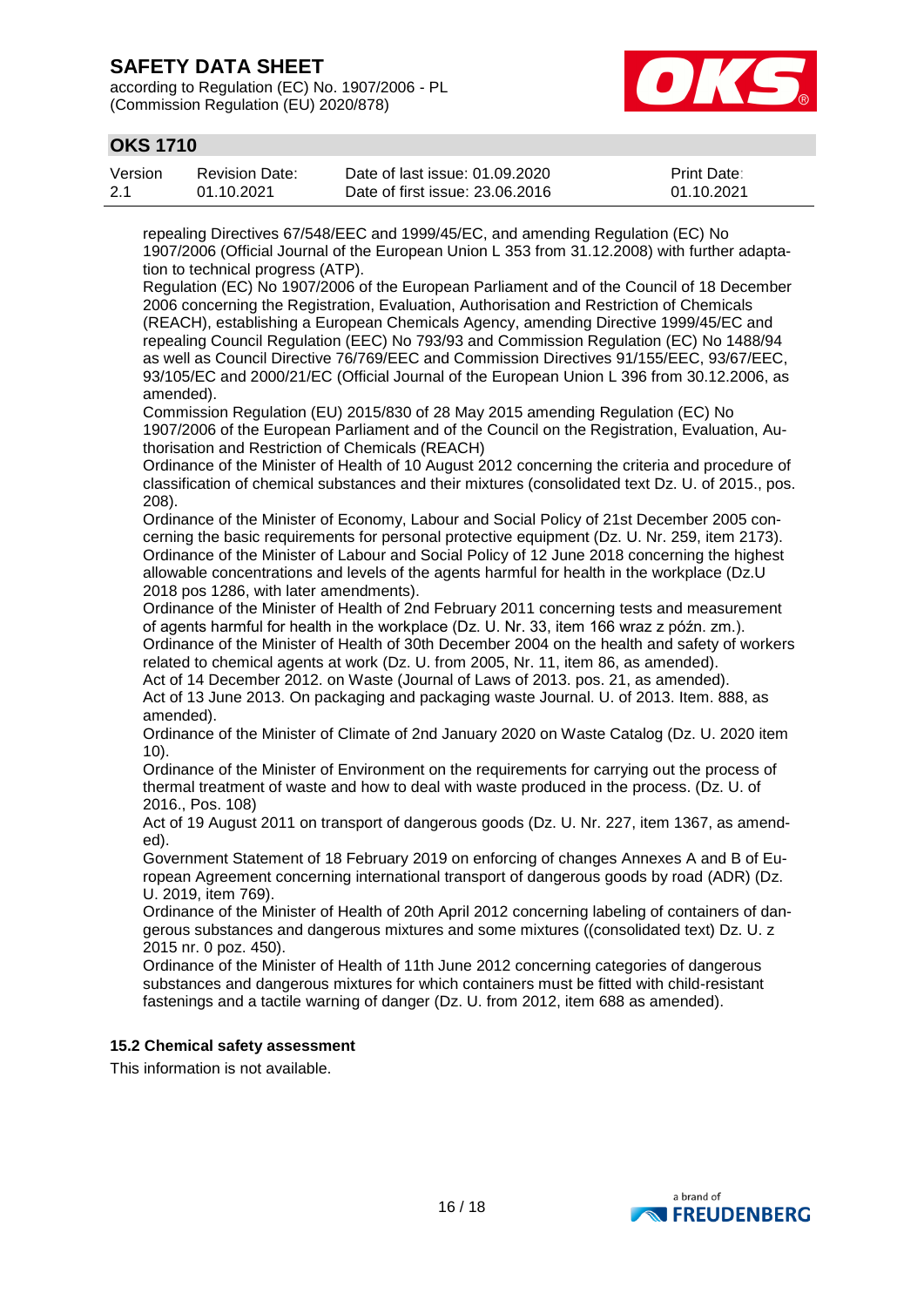according to Regulation (EC) No. 1907/2006 - PL (Commission Regulation (EU) 2020/878)



### **OKS 1710**

| Version | Revision Date: | Date of last issue: 01.09.2020  | <b>Print Date:</b> |
|---------|----------------|---------------------------------|--------------------|
| 2.1     | 01.10.2021     | Date of first issue: 23,06,2016 | 01.10.2021         |

#### **SECTION 16: Other information**

| <b>Full text of H-Statements</b>                                     |                                                                                                                                                                                                                |  |  |  |  |
|----------------------------------------------------------------------|----------------------------------------------------------------------------------------------------------------------------------------------------------------------------------------------------------------|--|--|--|--|
| H <sub>225</sub><br>H <sub>302</sub><br>H314<br>H318<br>H319<br>H336 | Highly flammable liquid and vapour.<br>Harmful if swallowed.<br>Causes severe skin burns and eye damage.<br>Causes serious eye damage.<br>Causes serious eye irritation.<br>May cause drowsiness or dizziness. |  |  |  |  |
| <b>Full text of other abbreviations</b>                              |                                                                                                                                                                                                                |  |  |  |  |

| Note B            | Some substances (acids, bases, etc.) are placed on the mar-<br>ket in aqueous solutions at various concentrations and, there-<br>fore, these solutions require different classification and label-<br>ling since the hazards vary at different concentrations. In Part<br>3 entries with Note B have a general designation of the follow-<br>ing type: "nitric acid %". In this case the supplier must state<br>the percentage concentration of the solution on the label. Un-<br>less otherwise stated, it is assumed that the percentage con-<br>centration is calculated on a weight/weight basis. |
|-------------------|-------------------------------------------------------------------------------------------------------------------------------------------------------------------------------------------------------------------------------------------------------------------------------------------------------------------------------------------------------------------------------------------------------------------------------------------------------------------------------------------------------------------------------------------------------------------------------------------------------|
| 2000/39/EC        | Europe. Commission Directive 2000/39/EC establishing a first<br>list of indicative occupational exposure limit values                                                                                                                                                                                                                                                                                                                                                                                                                                                                                 |
| PL OEL            | Poland. Occupational exposure limits for airborne toxic sub-<br>stances                                                                                                                                                                                                                                                                                                                                                                                                                                                                                                                               |
| 2000/39/EC / TWA  | Limit Value - eight hours                                                                                                                                                                                                                                                                                                                                                                                                                                                                                                                                                                             |
| 2000/39/EC / STEL | Short term exposure limit                                                                                                                                                                                                                                                                                                                                                                                                                                                                                                                                                                             |
| PL OEL / NDS      | <b>Maximal Admissible Concentration</b>                                                                                                                                                                                                                                                                                                                                                                                                                                                                                                                                                               |
| PL OEL / NDSch    | Maximal Admissible Temporary Concentration                                                                                                                                                                                                                                                                                                                                                                                                                                                                                                                                                            |

ADN - European Agreement concerning the International Carriage of Dangerous Goods by Inland Waterways; ADR - European Agreement concerning the International Carriage of Dangerous Goods by Road; AIIC - Australian Inventory of Industrial Chemicals; ASTM - American Society for the Testing of Materials; bw - Body weight; CLP - Classification Labelling Packaging Regulation; Regulation (EC) No 1272/2008; CMR - Carcinogen, Mutagen or Reproductive Toxicant; DIN - Standard of the German Institute for Standardisation; DSL - Domestic Substances List (Canada); ECHA - European Chemicals Agency; EC-Number - European Community number; ECx - Concentration associated with x% response; ELx - Loading rate associated with x% response; EmS - Emergency Schedule; ENCS - Existing and New Chemical Substances (Japan); ErCx - Concentration associated with x% growth rate response; GHS - Globally Harmonized System; GLP - Good Laboratory Practice; IARC - International Agency for Research on Cancer; IATA - International Air Transport Association; IBC - International Code for the Construction and Equipment of Ships carrying Dangerous Chemicals in Bulk; IC50 - Half maximal inhibitory concentration; ICAO - International Civil Aviation Organization; IECSC - Inventory of Existing Chemical Substances in China; IMDG - International Maritime Dangerous Goods; IMO - International Maritime Organization; ISHL - Industrial Safety and Health Law (Japan); ISO - International Organisation for Standardization; KECI - Korea Existing Chemicals Inventory; LC50 - Lethal Concentration to 50 % of a test population; LD50 - Lethal Dose to 50% of a test population (Median Lethal Dose); MARPOL - International Convention for the Prevention of Pollution from Ships; n.o.s. - Not Otherwise Specified; NO(A)EC - No Observed (Adverse) Effect Concentration; NO(A)EL - No Observed (Adverse)